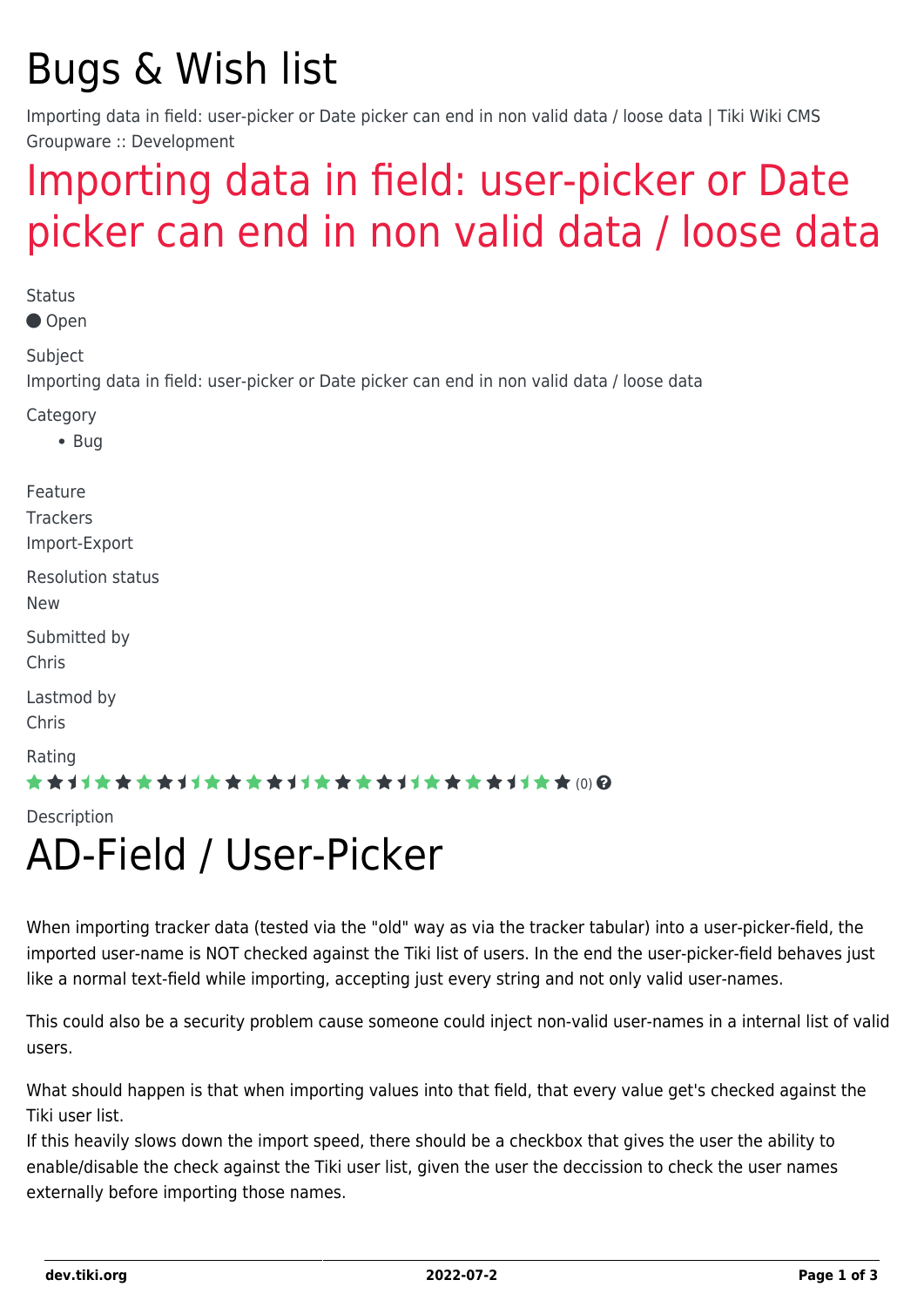## Date field

When importing dates into a date-field every date is accepted. This is also valid if the date is outside the allowed scope which is defined in the settings "Start Year" and "First year in the dropdown". As result everything seems fine as long as nobody edits that item. As soon as someone edits the item (any other field) and saves it, the content of the date fields gets silently deleted, resulting in damaged/lost data.

Solution

For me the problem is that the importer just don't check the data if it's valid. This could be a valid way of importing data, but for sure not a secure way. At least there should be a checkbox to enable/disable data checks against the various settings or other data that could interfere with the imported data.

**Workaround** 

Check the data carefully before importing and know the system well enough to know the possible problems  $\bigcirc$ 

Importance 5 Easy to solve? 6 Priority 30 Demonstrate Bug (Tiki 19+) Please demonstrate your bug on show2.tikiwiki.org Version: trunk ▼ [Create show2.tikiwiki.org instance](#page--1-0) Ticket ID 7828 Created Saturday 18 September, 2021 08:51:49 GMT-0000 by Chris LastModif Tuesday 05 October, 2021 15:56:22 GMT-0000

#### Comments



#### [Jonny Bradley](https://dev.tiki.org/user8515) 18 Sep 21 12:01 GMT-0000

Can you try this with the tabular format importer please? "The Old Way" should have been marked as deprecated long ago imho...